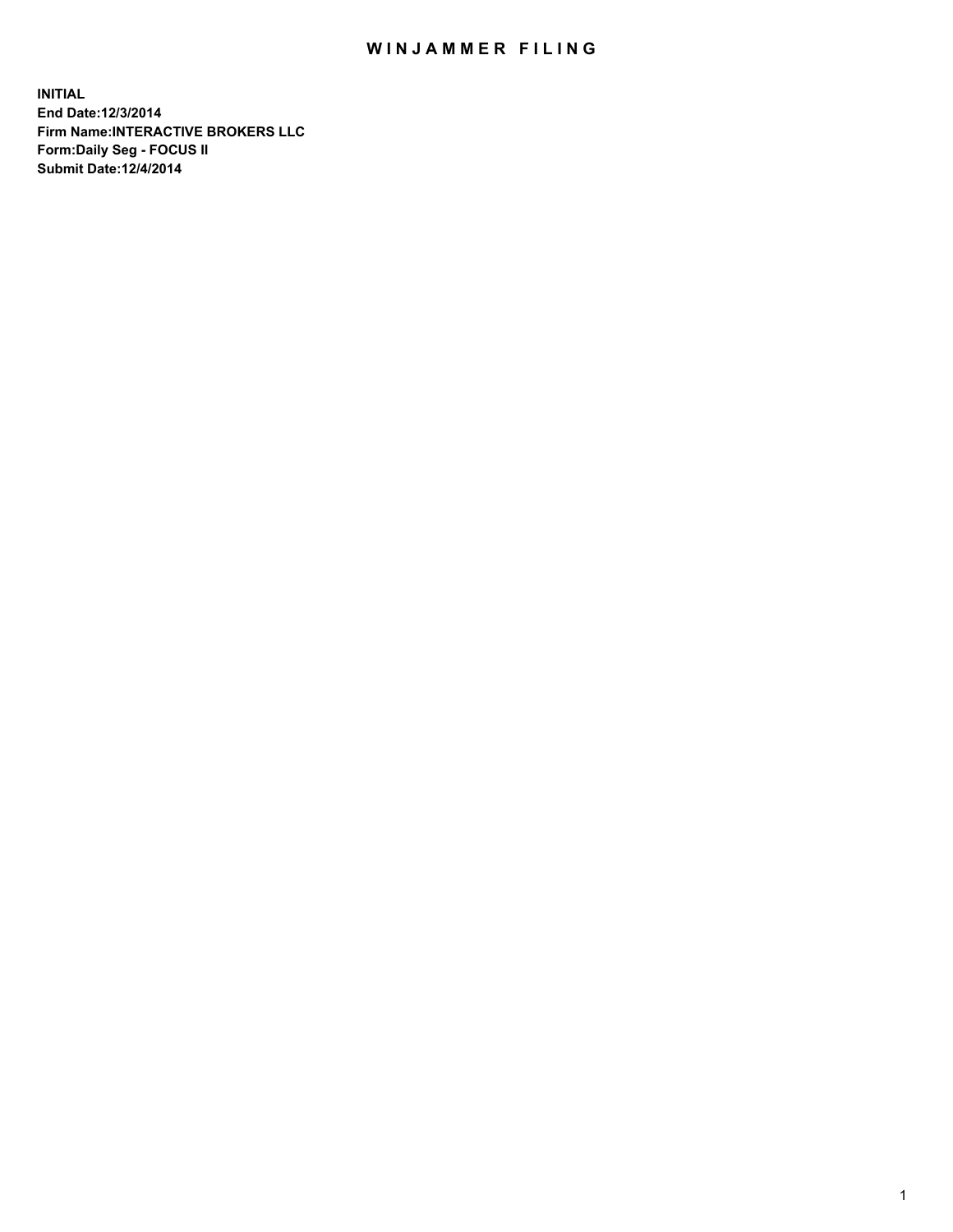## **INITIAL End Date:12/3/2014 Firm Name:INTERACTIVE BROKERS LLC Form:Daily Seg - FOCUS II Submit Date:12/4/2014 Daily Segregation - Cover Page**

| Name of Company<br><b>Contact Name</b><br><b>Contact Phone Number</b><br><b>Contact Email Address</b>                                                                                                                                                                                                                          | <b>INTERACTIVE BROKERS LLC</b><br><b>Michael Ellman</b><br>203-422-8926<br>mellman@interactivebrokers.co<br>m |
|--------------------------------------------------------------------------------------------------------------------------------------------------------------------------------------------------------------------------------------------------------------------------------------------------------------------------------|---------------------------------------------------------------------------------------------------------------|
| FCM's Customer Segregated Funds Residual Interest Target (choose one):<br>a. Minimum dollar amount: ; or<br>b. Minimum percentage of customer segregated funds required:% ; or<br>c. Dollar amount range between: and; or<br>d. Percentage range of customer segregated funds required between:% and%.                         | $\overline{\mathbf{0}}$<br>0<br>155,000,000 245,000,000<br>00                                                 |
| FCM's Customer Secured Amount Funds Residual Interest Target (choose one):<br>a. Minimum dollar amount: ; or<br>b. Minimum percentage of customer secured funds required:% ; or<br>c. Dollar amount range between: and; or<br>d. Percentage range of customer secured funds required between:% and%.                           | $\overline{\mathbf{0}}$<br>0<br>80,000,000 120,000,000<br>0 <sub>0</sub>                                      |
| FCM's Cleared Swaps Customer Collateral Residual Interest Target (choose one):<br>a. Minimum dollar amount: ; or<br>b. Minimum percentage of cleared swaps customer collateral required:% ; or<br>c. Dollar amount range between: and; or<br>d. Percentage range of cleared swaps customer collateral required between:% and%. | $\overline{\mathbf{0}}$<br><u>0</u><br>0 <sub>0</sub><br>0 <sub>0</sub>                                       |
| Current ANC:on<br><b>Broker Dealer Minimum</b><br>Debit/Deficit - CustomersCurrent AmountGross Amount<br>Domestic Debit/Deficit<br>Foreign Debit/Deficit                                                                                                                                                                       | 2,684,462,178 03-DEC-2014<br>402,985,297<br>4,446,848<br>5,369,059 0                                          |
| Debit/Deficit - Non CustomersCurrent AmountGross Amount<br>Domestic Debit/Deficit<br>Foreign Debit/Deficit<br>Proprietary Profit/Loss<br>Domestic Profit/Loss<br>Foreign Profit/Loss                                                                                                                                           | 0 <sub>0</sub><br>0 <sub>0</sub><br>$\overline{\mathbf{0}}$<br>$\overline{\mathbf{0}}$                        |
| Proprietary Open Trade Equity<br>Domestic OTE<br>Foreign OTE<br><b>SPAN</b><br><b>Customer SPAN Calculation</b><br>Non-Customer SPAN Calcualation                                                                                                                                                                              | $\overline{\mathbf{0}}$<br><u>0</u><br>1,166,948,992<br>32,966,422                                            |
| <b>Proprietary Capital Charges</b><br>Minimum Dollar Amount Requirement<br>Other NFA Dollar Amount Requirement                                                                                                                                                                                                                 | <u>0</u><br>20,000,000 [7465]<br>21,791,149 [7475]                                                            |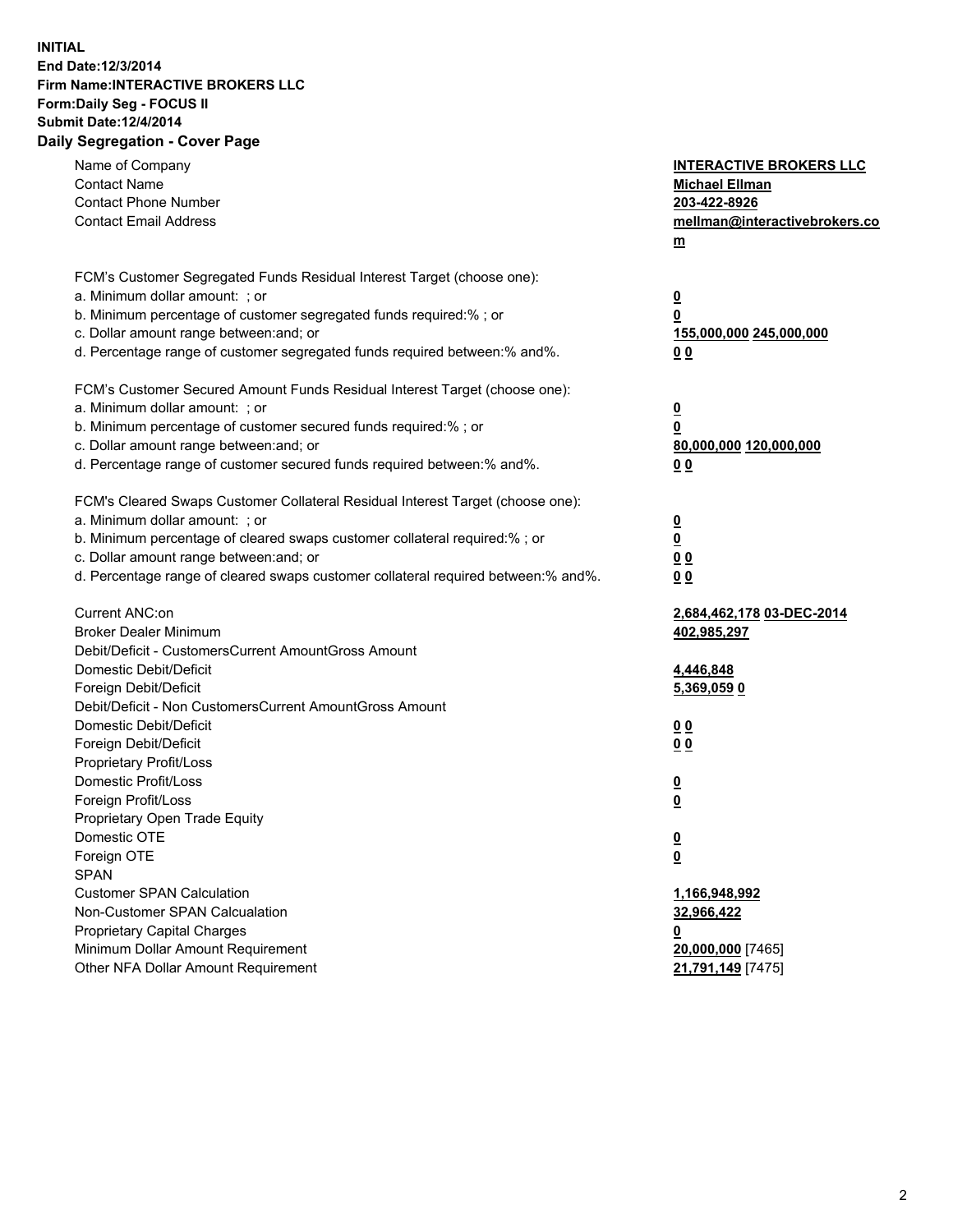## **INITIAL End Date:12/3/2014 Firm Name:INTERACTIVE BROKERS LLC Form:Daily Seg - FOCUS II Submit Date:12/4/2014 Daily Segregation - Secured Amounts**

|                | Daily Jegregation - Jeculed Aniounts                                                        |                                   |
|----------------|---------------------------------------------------------------------------------------------|-----------------------------------|
|                | Foreign Futures and Foreign Options Secured Amounts                                         |                                   |
|                | Amount required to be set aside pursuant to law, rule or regulation of a foreign            | $0$ [7305]                        |
|                | government or a rule of a self-regulatory organization authorized thereunder                |                                   |
| 1.             | Net ledger balance - Foreign Futures and Foreign Option Trading - All Customers             |                                   |
|                | A. Cash                                                                                     | 334,233,130 [7315]                |
|                | B. Securities (at market)                                                                   | $0$ [7317]                        |
| 2.             | Net unrealized profit (loss) in open futures contracts traded on a foreign board of trade   | -6,444,529 [7325]                 |
| 3.             |                                                                                             |                                   |
|                | Exchange traded options                                                                     |                                   |
|                | a. Market value of open option contracts purchased on a foreign board of trade              | 140,476 [7335]                    |
|                | b. Market value of open contracts granted (sold) on a foreign board of trade                | -226,698 [7337]                   |
| 4.             | Net equity (deficit) (add lines 1. 2. and 3.)                                               | 327,702,379 [7345]                |
| 5.             | Account liquidating to a deficit and account with a debit balances - gross amount           | 5,369,059 [7351]                  |
|                | Less: amount offset by customer owned securities                                            | 0 [7352] 5,369,059 [7354]         |
| 6.             | Amount required to be set aside as the secured amount - Net Liquidating Equity              | 333,071,438 [7355]                |
|                | Method (add lines 4 and 5)                                                                  |                                   |
| 7.             | Greater of amount required to be set aside pursuant to foreign jurisdiction (above) or line | 333,071,438 [7360]                |
|                | 6.                                                                                          |                                   |
|                | FUNDS DEPOSITED IN SEPARATE REGULATION 30.7 ACCOUNTS                                        |                                   |
| $\mathbf{1}$ . | Cash in banks                                                                               |                                   |
|                | A. Banks located in the United States                                                       | 362,896,391 [7500]                |
|                | B. Other banks qualified under Regulation 30.7                                              | 0 [7520] 362,896,391 [7530]       |
| 2.             | Securities                                                                                  |                                   |
|                | A. In safekeeping with banks located in the United States                                   | $0$ [7540]                        |
|                | B. In safekeeping with other banks qualified under Regulation 30.7                          | 0 [7560] 0 [7570]                 |
| 3.             | Equities with registered futures commission merchants                                       |                                   |
|                | A. Cash                                                                                     | $0$ [7580]                        |
|                | <b>B.</b> Securities                                                                        | $0$ [7590]                        |
|                | C. Unrealized gain (loss) on open futures contracts                                         | $0$ [7600]                        |
|                | D. Value of long option contracts                                                           | $0$ [7610]                        |
|                | E. Value of short option contracts                                                          |                                   |
| 4.             |                                                                                             | 0 [7615] 0 [7620]                 |
|                | Amounts held by clearing organizations of foreign boards of trade                           |                                   |
|                | A. Cash                                                                                     | $0$ [7640]                        |
|                | <b>B.</b> Securities                                                                        | $0$ [7650]                        |
|                | C. Amount due to (from) clearing organization - daily variation                             | $0$ [7660]                        |
|                | D. Value of long option contracts                                                           | $0$ [7670]                        |
|                | E. Value of short option contracts                                                          | 0 [7675] 0 [7680]                 |
| 5.             | Amounts held by members of foreign boards of trade                                          |                                   |
|                | A. Cash                                                                                     | 78,603,563 [7700]                 |
|                | <b>B.</b> Securities                                                                        | $0$ [7710]                        |
|                | C. Unrealized gain (loss) on open futures contracts                                         | -6,689,575 [7720]                 |
|                | D. Value of long option contracts                                                           | 137,172 [7730]                    |
|                | E. Value of short option contracts                                                          | -226,696 [7735] 71,824,464 [7740] |
| 6.             | Amounts with other depositories designated by a foreign board of trade                      | $0$ [7760]                        |
| 7.             | Segregated funds on hand                                                                    | $0$ [7765]                        |
| 8.             | Total funds in separate section 30.7 accounts                                               | 434,720,855 [7770]                |
| 9.             | Excess (deficiency) Set Aside for Secured Amount (subtract line 7 Secured Statement         | 101,649,417 [7380]                |
|                | Page 1 from Line 8)                                                                         |                                   |
| 10.            | Management Target Amount for Excess funds in separate section 30.7 accounts                 | 80,000,000 [7780]                 |
| 11.            | Excess (deficiency) funds in separate 30.7 accounts over (under) Management Target          | 21,649,417 [7785]                 |
|                |                                                                                             |                                   |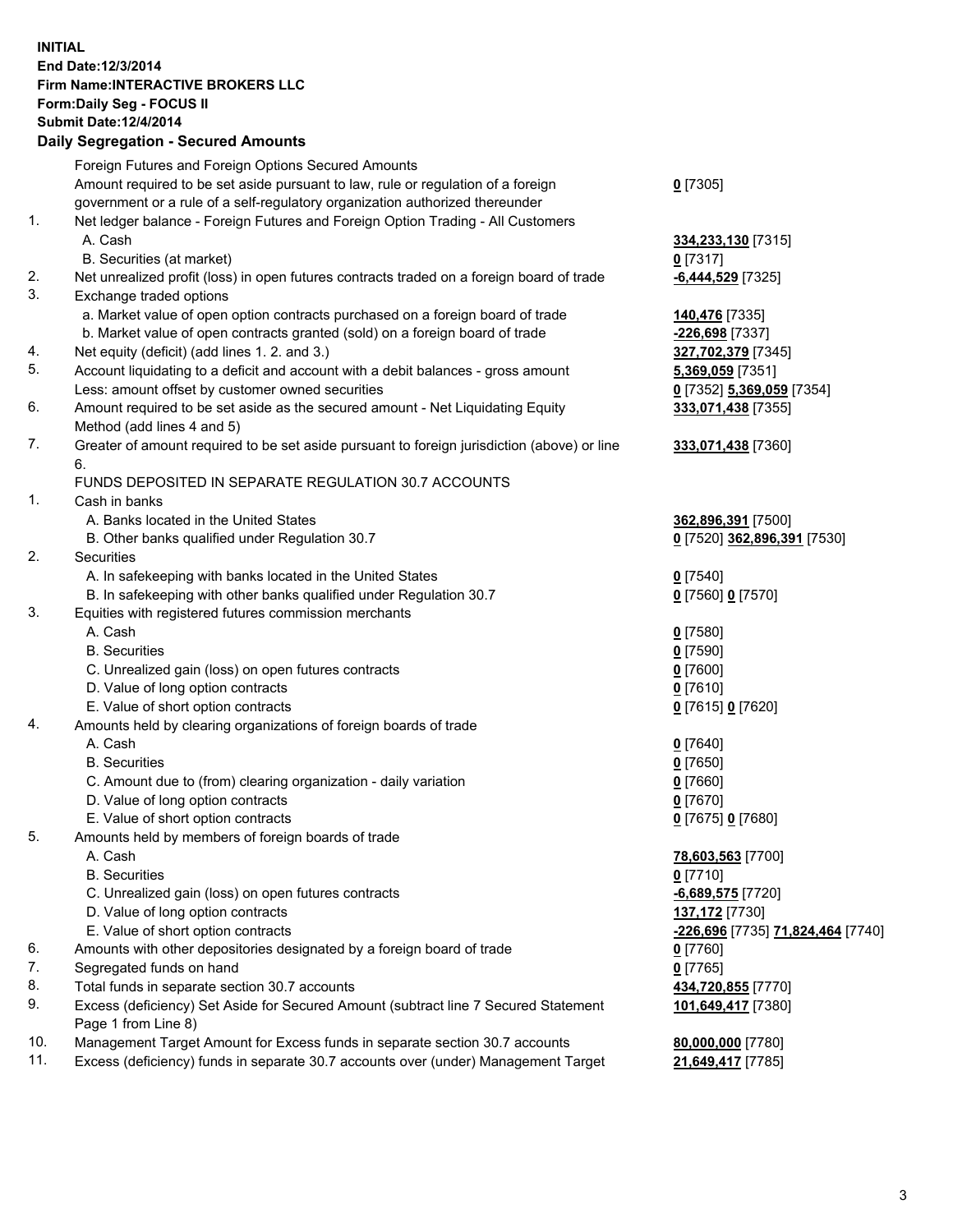**INITIAL End Date:12/3/2014 Firm Name:INTERACTIVE BROKERS LLC Form:Daily Seg - FOCUS II Submit Date:12/4/2014 Daily Segregation - Segregation Statement** SEGREGATION REQUIREMENTS(Section 4d(2) of the CEAct) 1. Net ledger balance A. Cash **2,397,910,602** [7010] B. Securities (at market) **0** [7020] 2. Net unrealized profit (loss) in open futures contracts traded on a contract market **-20,518,997** [7030] 3. Exchange traded options A. Add market value of open option contracts purchased on a contract market **154,089,078** [7032] B. Deduct market value of open option contracts granted (sold) on a contract market **-193,300,920** [7033] 4. Net equity (deficit) (add lines 1, 2 and 3) **2,338,179,763** [7040] 5. Accounts liquidating to a deficit and accounts with debit balances - gross amount **4,446,848** [7045] Less: amount offset by customer securities **0** [7047] **4,446,848** [7050] 6. Amount required to be segregated (add lines 4 and 5) **2,342,626,611** [7060] FUNDS IN SEGREGATED ACCOUNTS 7. Deposited in segregated funds bank accounts A. Cash **298,925,137** [7070] B. Securities representing investments of customers' funds (at market) **1,288,637,455** [7080] C. Securities held for particular customers or option customers in lieu of cash (at market) **0** [7090] 8. Margins on deposit with derivatives clearing organizations of contract markets A. Cash **15,836,118** [7100] B. Securities representing investments of customers' funds (at market) **82,535,233** [7110] C. Securities held for particular customers or option customers in lieu of cash (at market) **0** [7120] 9. Net settlement from (to) derivatives clearing organizations of contract markets **-889,937** [7130] 10. Exchange traded options A. Value of open long option contracts **778,223** [7132] B. Value of open short option contracts **-6,510,977** [7133] 11. Net equities with other FCMs A. Net liquidating equity **-6,598,469** [7140] B. Securities representing investments of customers' funds (at market) **869,994,641** [7160] C. Securities held for particular customers or option customers in lieu of cash (at market) **0** [7170] 12. Segregated funds on hand **0** [7150] 13. Total amount in segregation (add lines 7 through 12) **2,542,707,424** [7180] 14. Excess (deficiency) funds in segregation (subtract line 6 from line 13) **200,080,813** [7190] 15. Management Target Amount for Excess funds in segregation **155,000,000** [7194]

16. Excess (deficiency) funds in segregation over (under) Management Target Amount Excess

**45,080,813** [7198]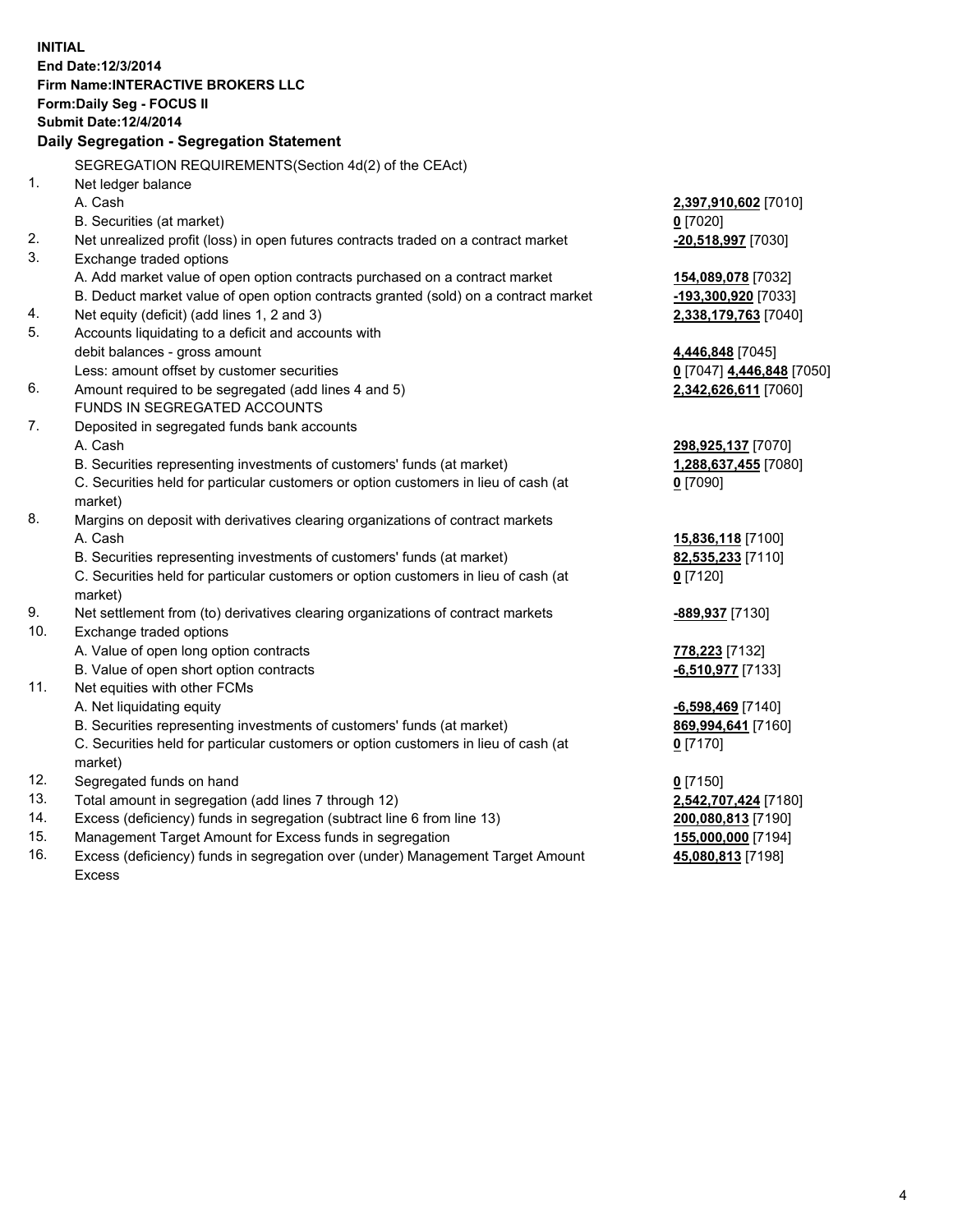## **INITIAL End Date:12/3/2014 Firm Name:INTERACTIVE BROKERS LLC Form:Daily Seg - FOCUS II Submit Date:12/4/2014 Daily Segregation - Supplemental**

| $\overline{\phantom{a}}$ | Total gross margin deficiencies - Segregated Funds Origin                              | 568,670 [9100] |
|--------------------------|----------------------------------------------------------------------------------------|----------------|
| $\blacksquare$           | Total gross margin deficiencies - Secured Funds Origin                                 | 135,542 [9101] |
| $\blacksquare$           | Total gross margin deficiencies - Cleared Swaps Customer Collateral Funds Origin       | $0$ [9102]     |
| $\blacksquare$           | Total gross margin deficiencies - Noncustomer and Proprietary Accounts Origin          | $0$ [9103]     |
| $\blacksquare$           | Total number of accounts contributing to total gross margin deficiencies - Segregated  | 8 [9104]       |
|                          | Funds Origin                                                                           |                |
| $\blacksquare$           | Total number of accounts contributing to total gross margin deficiencies - Secured     | $6$ [9105]     |
|                          | Funds Origin                                                                           |                |
| $\overline{\phantom{a}}$ | Total number of accounts contributing to the total gross margin deficiencies - Cleared | $0$ [9106]     |
|                          | Swaps Customer Collateral Funds Origin                                                 |                |
| $\overline{\phantom{a}}$ | Total number of accounts contributing to the total gross margin deficiencies -         | $0$ [9107]     |
|                          | Noncustomer and Proprietary Accounts Origin                                            |                |
| $\overline{\phantom{0}}$ | Upload a copy of the firm's daily margin report the FCM uses to issue margin calls     |                |
|                          | which corresponds with the reporting date.                                             |                |

12.03.2014 Commodity Margin Deficiency Report.xls